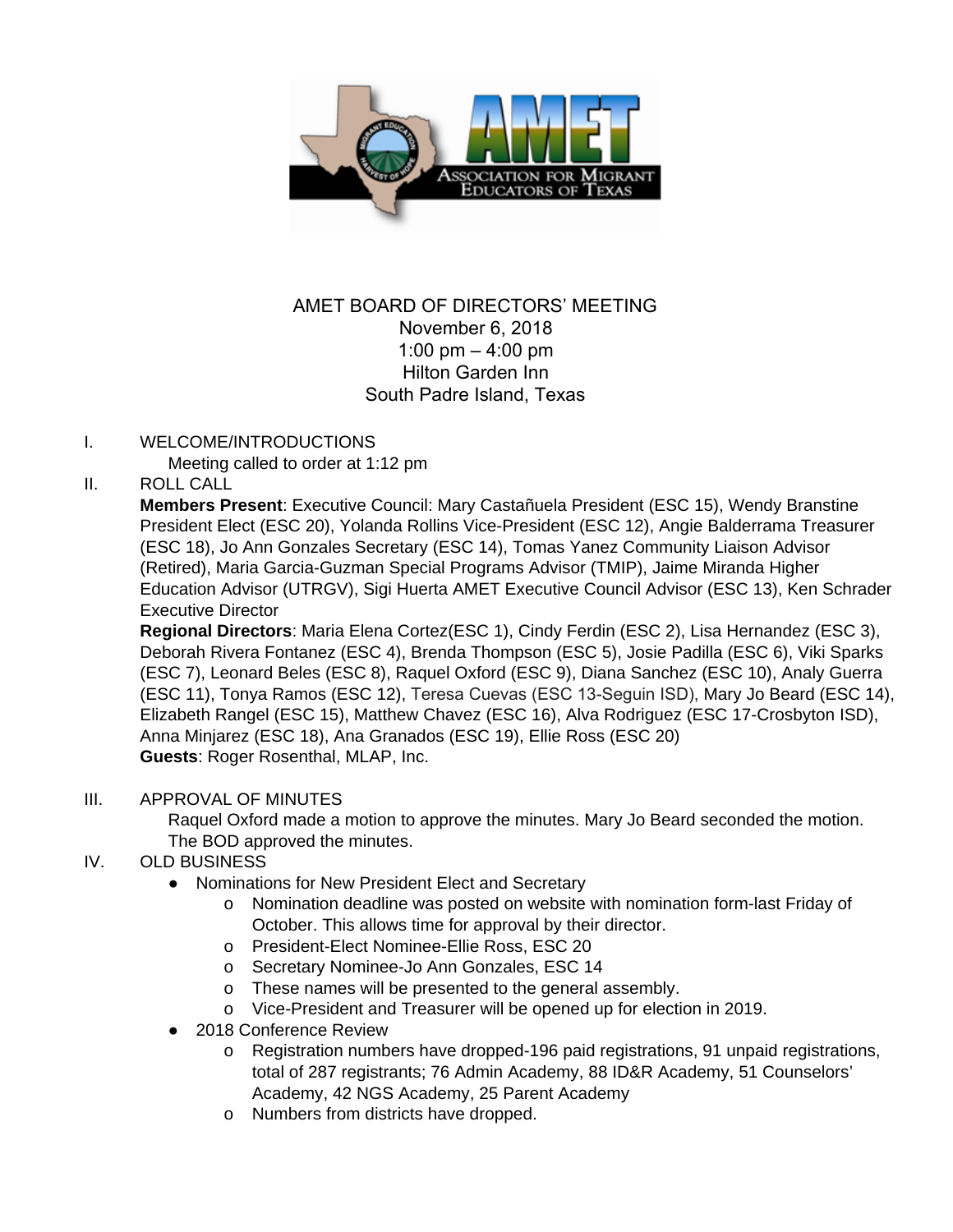- o The tote bags were given to the Regional Directors. The program cover front & back were printed to highlight those students who submitted for the art scholarship.
- o Program changes were made to help keep cost low. Claudia Quintanilla created the program.
- Door Prizes Gift Cards
	- o Angie addressed the group. Each Regional Director was asked to bring 2 \$10 or 1 \$20 gift card to give as door prizes.
	- o Registration was increased a small amount in order to do away with the silent auction and raffle.
- Changes to Program
	- o Page 39-Wednesday, Nov. 9 needs to be changed to Nov. 7
- Other Items
	- o No other items were addressed.

## V. NEW BUSINESS

- Extension of Executive Director and Webmaster Contracts
	- o The contracts for the Executive Director and Webmaster have been extended.
	- o Each year the contract is revisited in November.
- AMET Membership Meetings, Elections, and Feedback (Red Shirt)
	- o Regional meetings will take place on Thursday morning. Page 18 of program shows time: 8:00-8:30 am with location for each meeting.
	- o Regional meetings will be conducted by the Regional Director. During the meeting, Regional Directors should follow the questionnaire, address the decreased number of AMET Conference attendance, the definition of what a Migrant truly is, and the misconception from the media. The focus should be on the decreased attendancedue to a loss in revenue/approximately \$28,000-What can we do to increase participation?
	- o Leonard Beles added that so many of our districts have lost funding and are not able to attend unless they are an Alternate Regional Director. They have written this into their grant.
	- o Ellie Ross added that issues with Border Patrol or ICE.
	- o Cindy Ferdin added that the length of the conference can be an issue for their districts.
	- o Matthew Chavez added that the location is still a concern for their region. Funding is also an issue due to the loss of funding at many districts. The brunch instead of a luncheon has given better opportunity to travel earlier.
	- o 2019 AMET Conference will be held in San Antonio. 2020 AMET Conference will be held in San Marcos.
	- o Deborah Rivera asked if we could advertise the topics prior to the conference.
	- o Wendy Branstine added that the website is updated with information.
	- o Raquel Oxford added that maybe what we need is an advocacy piece for administrators.
	- o Mary Castañuela added that maybe we could create an "elevator speech" to highlight what AMET is all about.
	- o Lisa Hernandez added that maybe we could create a short video to support our efforts.
	- o Mary Castañuela asked that everyone bring a "blurb" to share at the meeting in February.
	- o Maria Garcia-Guzman added that we should start making videos now while we are at the conference.
	- o Mary Castañuela added that we post pictures Twitter Feed AMETX @AMETConference . We will use the pictures for the website.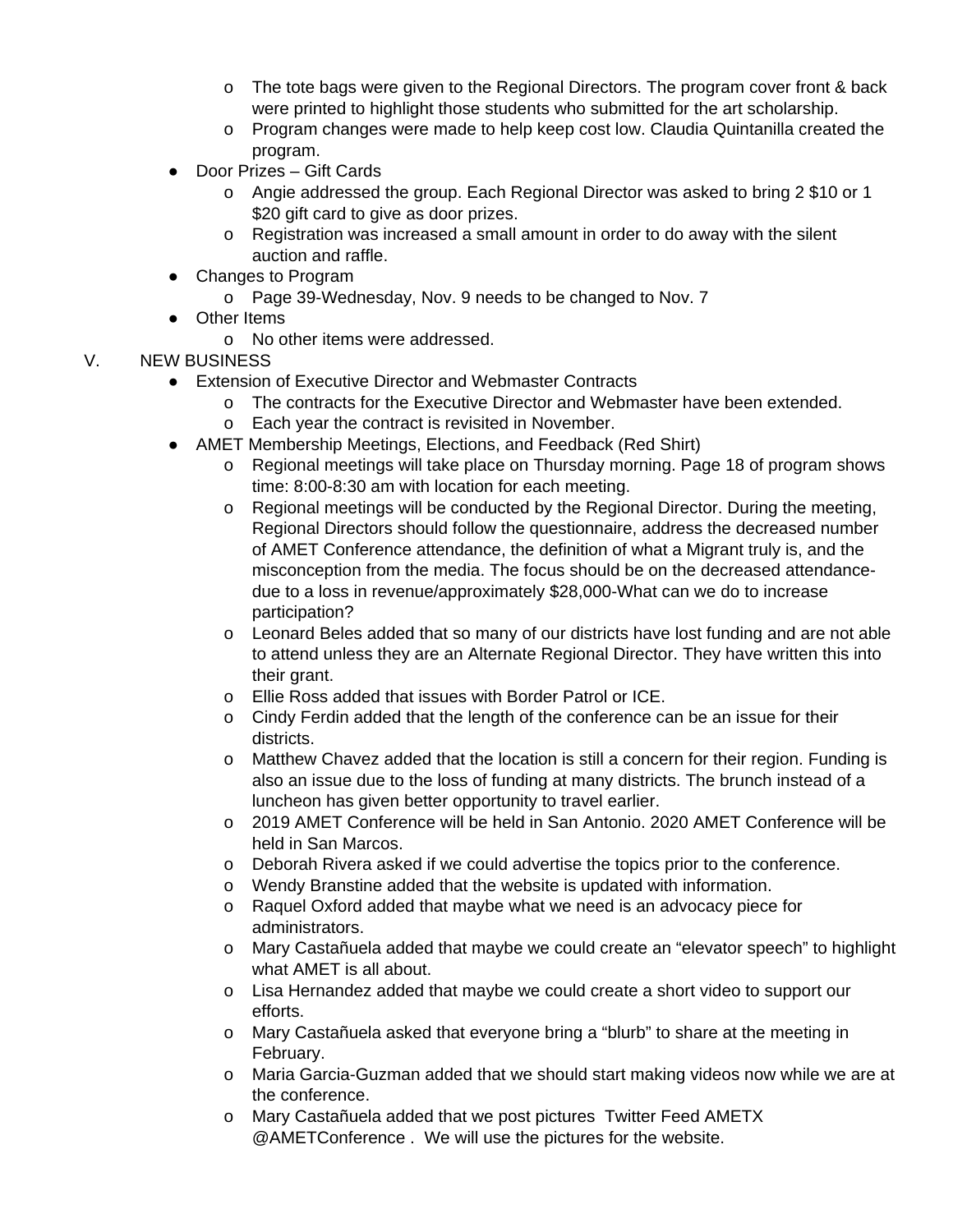- o Leonard Beles asked about SSA membership and where the funding is coming from for these members. Mary Castañuela spoke to the concern about registration process in order to get clean data. Unfortunately, we will not be able to see the data from 2017. Mary Castañuela asked the group about what we can do now to minimize the decrease as we move toward the next year.
- o Brenda Thompson added that many districts have to choose what to attend since there are so many conferences around the same time. Wendy Branstine added that we looked at the calendar and other events near our conference time.
- o Mary Castañuela added that we have to look for ways to sustain AMET as an organization.
- o Raquel Oxford added that this would be a time that the Executive Council to look at the budget or find ways to take the conference information to parents.
- o Mary Castañuela & Wendy Branstine will be asking all to help with a 2-3 minute elevator speech about the Migrant Program and what AMET is all about. Be ready to present at the February meeting.
- o Leonard Beles proposed adjusting the fee structure. Mary Castañuela & Wendy Branstine added that the membership fee is added as part of the conference.
- o Deborah Rivera asked about how much TEA can get involved. Mary Castañuela added that the relationship that we are building with TEA will help to get them involved. TEA does have to be careful not to promote an organization.
- o Wendy Branstine will visit with TEA in regards to their involvement.
- o Mary Castañuela asked for conference theme recommendation to be emailed to Wendy Branstine by the February meeting. Theme selection will be held in February.
- o Mary Castañuela explained the election process for the regional directors for the even numbered regions (including alternates).
- o Mary Castañuela pointed out the orientation meeting required this year for all regional directors (current, newly elected, and alternates). The orientation is on Thursday, November 8, from 4:45-5:15 pm. Regional Director responsibilities will be addressed.
	- **Inform AMET when leaving the position**
	- **Timeline for Regional Directors**
	- **EXECTED HEATTER IN ART IS CARGED THE FIRM OF THE THE THAT THE THAT IS CAMED FIRM THE THAT THE THAT THE TH Conference**
	- ZOOM meeting between the meetings to update the BOD
- o Please wear your Red Shirts to make yourselves visible. Concerns should be taken to MaryCastañuela.
- **Facilitating Duties and Training** 
	- o Wendy Branstine spoke to the group about the session evaluation half sheets will only being used for the parent evaluations. The white copy goes in the envelope and the yellow copy goes to the presenter. Follow the facilitator instructions.
	- o Give Wendy Branstine specific information on the cover sheet.
	- o Other sessions only need the back sheet to be completed with tally portion.
	- o Return the envelopes to the registration desk.
	- o PPT information was reviewed.
		- **•** Introduction of presenter
		- **Presenters should have their own laptops.**
		- Ask presenters to use the microphone.
		- Be sure they take all their belongings after their session.
		- Remind the participants that there will be an overall conference evaluation. This is where they get their attendance certificate for the conference.
		- Use door signs, 5 minutes to end sign, and STOP sign as needed.